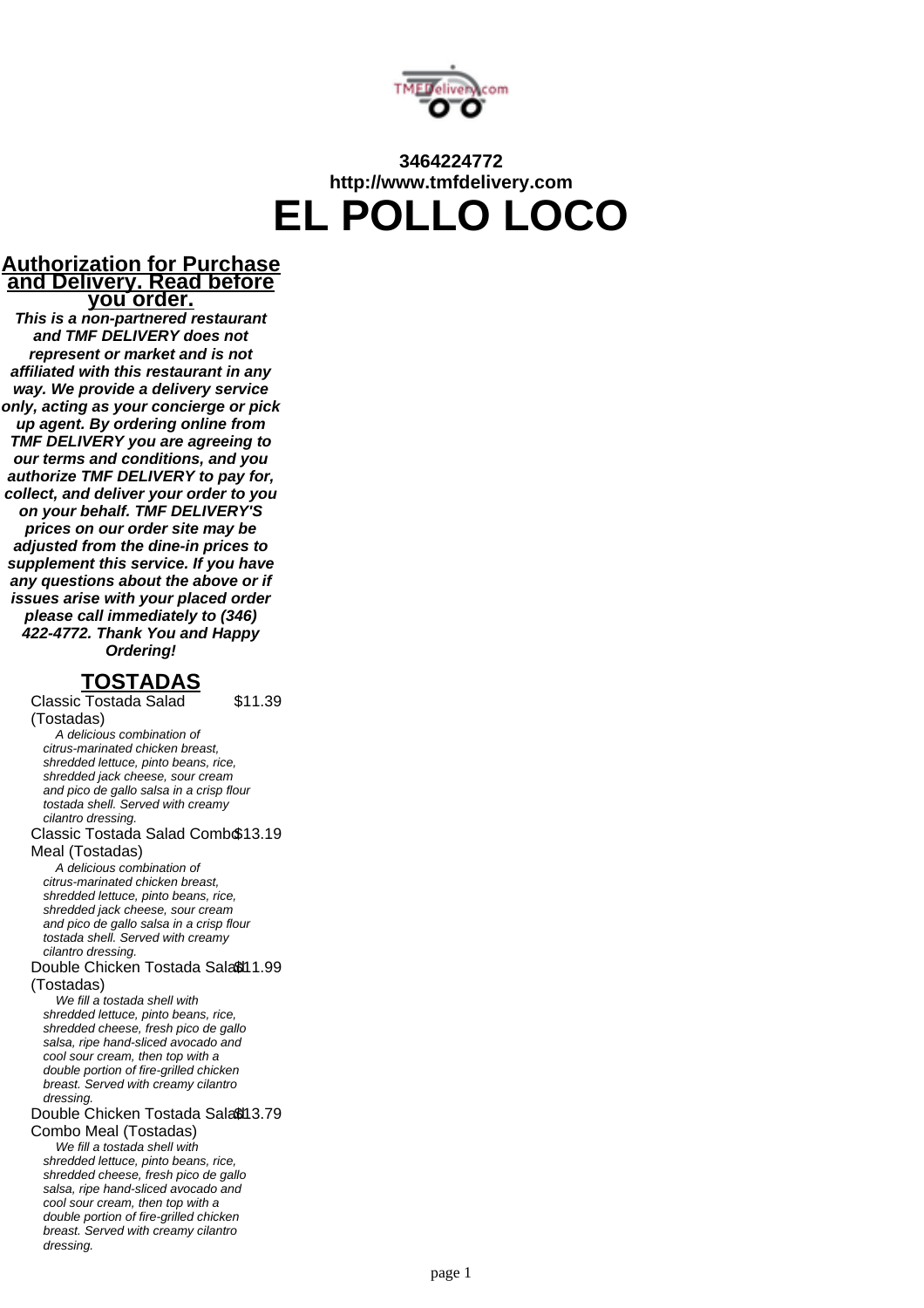# **LOCO LUNCH BOX**

Chicken Avocado Tacos Lunch \$10.79 Box (Loco Lunch Box) The Chicken Avocado Taco features tender pieces of our famous fire-grilled chicken, avocado, shredded lettuce, queso fresco, and pico de gallo on a handcrafted tortilla and finished with creamy cilantro dressing. Served with chips, rice & beans cup and a churro. Chicken Avocado Tacos Lunc\$12.35 Box Combo (Loco Lunch Box) The Chicken Avocado Taco features tender pieces of our famous fire-grilled chicken, avocado, shredded lettuce, queso fresco, and pico de gallo on a handcrafted tortilla and finished with creamy cilantro dressing. Served with chips, rice & beans cup and a churro. Chicken Guacamole Burrito \$10.79 Lunch Box (Loco Lunch Box) The Chicken Guacamole Burrito features tender pieces of our famous fire-grilled chicken, fresh handmade guacamole, pinto beans, shredded cabbage, sour cream and is topped with queso fresco and house-made pico de gallo. Served with chips, rice & beans cup and a churro. Chicken Guacamole Burrito \$12.35 Lunch Box Combo (Loco Lunch Box) The Chicken Guacamole Burrito features tender pieces of our famous fire-grilled chicken, fresh handmade guacamole, pinto beans, shredded cabbage, sour cream and is topped with queso fresco and house-made pico de gallo. Served with chips, rice & beans cup and a churro. Cheesy Chicken Quesadilla \$10.79 Lunch Box (Loco Lunch Box) The Cheesy Chicken Quesadilla features tender pieces of our famous fire-grilled chicken, melted shredded jack cheese and topped with house-made pico de gallo. Served with a side of guacamole. Served with chips, rice & beans cup and a churro. Cheesy Chicken Quesadilla \$12.35 Lunch Box Combo (Loco Lunch Box) The Cheesy Chicken Quesadilla features tender pieces of our famous fire-grilled chicken, melted shredded jack cheese and topped with house-made pico de gallo. Served with a side of guacamole. Served with chips, rice & beans cup and a churro. 8pc Family Meal (Family

# **FAMILY CHICKEN MEALS**

Chicken Meals) 8 pieces of our signature fire-grilled chicken and your choice of 2 large sides, warm tortillas and fresh salsa. Serves 3-4 people. 8pc Chicken Only (Family Chicken Meals) 8 pieces of deeply marinated, fire-grilled chicken. Add on, create your own meal, add to a recipe or just dig in and enjoy, as is. 10pc Familia Dinner (Family Chicken Meals) 10 pieces of our famous fire-grilled chicken, two large sides, flour/corn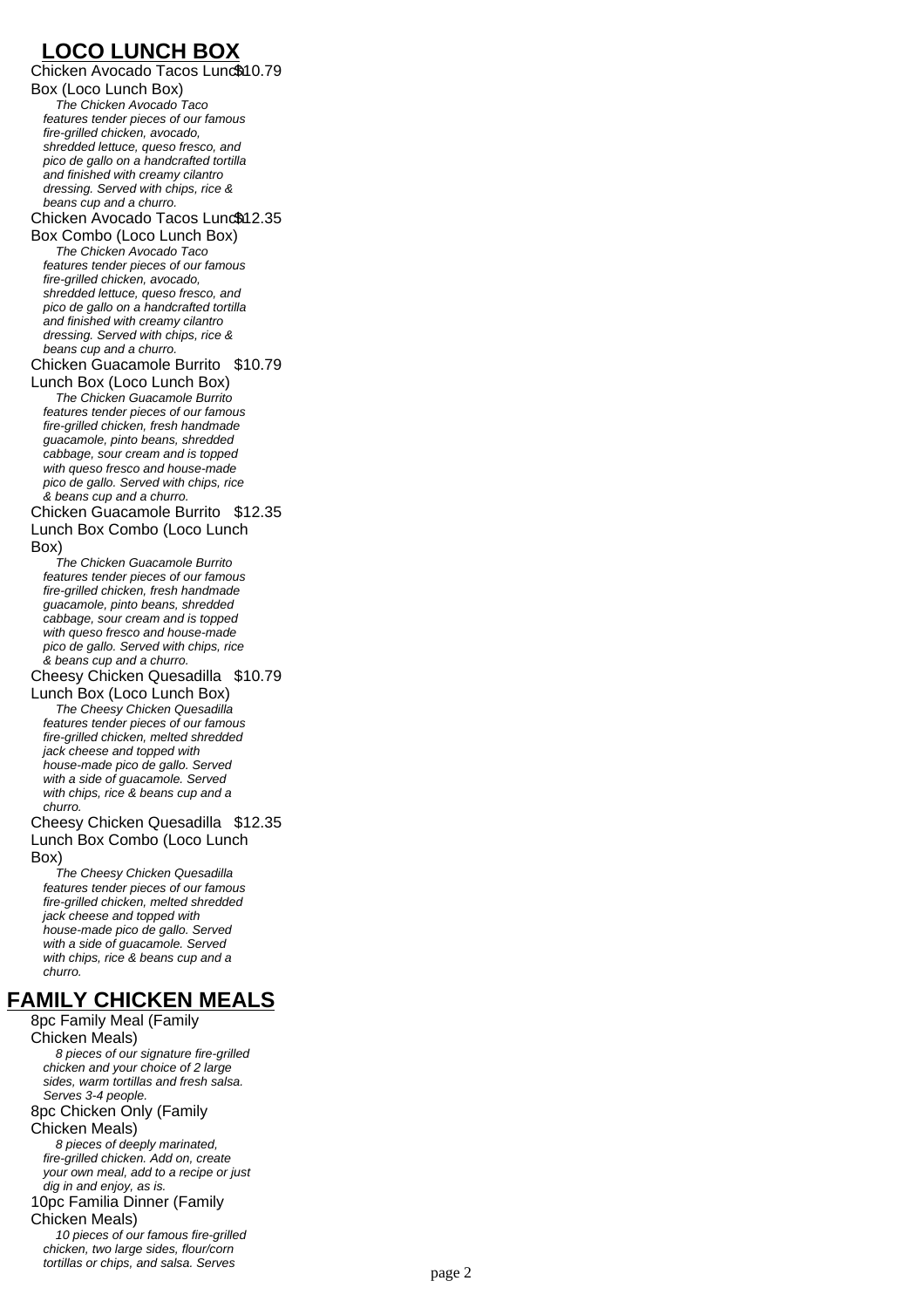4-5 people. 12pc Family Meal (Family Chicken Meals) 12 delicious pieces of fire-grilled chicken with a choice of 3 large sides, warm tortillas and fresh salsa. Serves 5-6 people. 14pc Familia Dinner (Family Chicken Meals) 14 pieces of our famous fire-grilled chicken, two large sides, flour/corn tortillas or chips, and salsa. Serves 6-7 people. 16pc Family Meal (Family Chicken Meals) 16 pieces of our delicious. citrus-marinated chicken with 3 large sides, warm tortillas and fresh salsa can please a crowd. Serves 7-8 people. Chicken Combo: 8pc Leg & \$35.81 Thigh, 6 Tacos Al Carbon, 1 Loco Salad (Family Chicken Meals) 8 pieces of our signature fire-grilled chicken, 6 Tacos al Carbon, Loco Salad, warm tortillas and fresh salsa. Serves 4-6 people. Complete Combo: 8pc Leg & \$40.18 Thigh, 6 Tacos Al Carbon, 1 Loco Salad, 4 Churros (Family Chicken Meals) 8 pieces of our signature fire-grilled chicken, 6 TacosAl Carbon, Loco Salad, 4 churros, warm tortillas and fresh salsa. Serves 4-6 people.

## **TACO FAMILY MEALS**

12 Taco Complete Family Combo (Taco Family Meals) \$39.60 12 Tacos Al Carbon, Loco Salad and 4 Churros.

# **STREET TACOS**

Chicken Avocado Taco (Street \$5.99 Tacos) Fire-grilled chicken, avocado, shredded lettuce, queso fresco, and pico on a handcrafted tortilla and finished with creamy cilantro dressing. Chicken Taco Al Carbon (Stree\$5.03 Tacos) Chopped citrus-marinated fire-grilled thigh meat, diced onion, and cilantro with two corn tortillas. Taco 6-Pack (Street Tacos) \$20.39 Customize your Taco 6-pack by mix and matching any 6 tacos.

## **CHICKEN MEALS**

2pc Chicken - Leg & Thigh Meal (Chicken Meals) \$10.55 2 pieces of fire-grilled chicken, 2 of your favorite small sides and tortillas. Includes 1 leg & 1 thigh. 2pc Chicken - Leg & Thigh Combo Meal (Chicken Meals) \$12.35 2 pieces of fire-grilled chicken, 2 of your favorite small sides and tortillas. Includes 1 leg & 1 thigh. 2pc Chicken - Breast & Wing \$11.75 Meal (Chicken Meals) 2 pieces of fire-grilled chicken, 2 of your favorite small sides and tortillas. Includes 1 breast & 1 wing. 2pc Chicken - Breast & Wing \$13.55 Combo Meal (Chicken Meals) 2 pieces of fire-grilled chicken, 2 of your favorite small sides and tortillas. Includes 1 breast & 1 wing. The page 3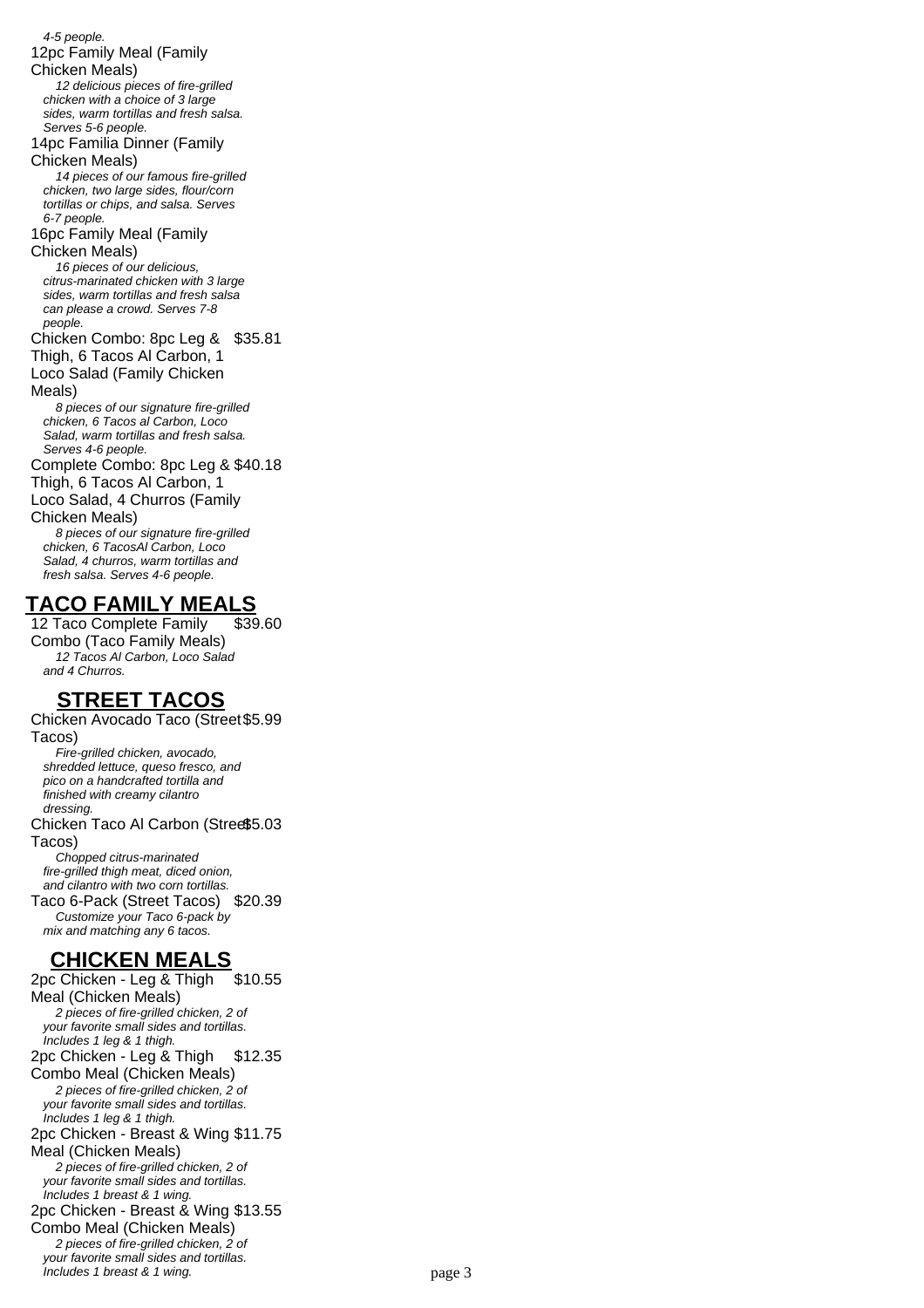3pc Chicken - Leg & Thigh Meal (Chicken Meals) \$11.87 3 pieces of fire-grilled chicken, 2 small sides and tortillas. Includes leg & thigh. 3pc Chicken - Leg & Thigh Combo Meal (Chicken Meals) \$13.67 3 pieces of fire-grilled chicken, 2 small sides and tortillas. Includes leg & thigh. 4pc Half Chicken Meal (Chicken Meals) \$14.27 4 pieces of fire-grilled chicken with a choice of 2 small sides and tortillas. 4pc Half Chicken Combo Mea\$16.07 (Chicken Meals) 4 pieces of fire-grilled chicken with a choice of 2 small sides and tortillas. Chicken A La Carte (Chicken Meals) Still hungry? Add a piece or two of our flame-grilled chicken to your order. Meal For Two (Chicken Meals\$19.19 The perfect meal to share together. Enjoy 4 pieces of fire-grilled chicken (2 legs & 2 thighs), choice of 2 small sides, 2 loco side salads, tortillas, and 2 churros for dessert. Whole Chicken (Chicken Meals) \$20.87 **BURRITOS** Chicken Guacamole Burrito (Burritos) \$8.99 The Chicken Guacamole Burrito features tender pieces of our famous fire-grilled chicken, fresh handmade guacamole, pinto beans, shredded cabbage, sour cream and is topped with queso fresco and house-made pico de gallo. Queso Blanco Burrito (Burrito\$)11.15 The California Queso Burrito has tender pieces of our famous fire-grilled chicken, fresh handmade guacamole, pinto beans, queso blanco and house-made pico de gallo. All this goodness comes wrapped in a warm flour tortilla. Queso Blanco Burrito Combo \$13.55 (Burritos) The California Queso Burrito has tender pieces of our famous fire-grilled chicken, fresh handmade guacamole, pinto beans, queso blanco and house-made pico de gallo. All this goodness comes wrapped in a warm flour tortilla. Chicken Tinga Burrito (Burrito\$) 1.03 The Chicken Tinga Burrito has savory, lightly smoky chicken tinga, seasoned rice, pinto beans, fresh sliced avocado, and is topped with queso fresco and house-made pico de gallo - all wrapped in a warm flour tortilla. Chicken Tinga Burrito Combo \$13.43 (Burritos) The Chicken Tinga Burrito has savory, lightly smoky chicken tinga, seasoned rice, pinto beans, fresh sliced avocado, and is topped with queso fresco and house-made pico de gallo - all wrapped in a warm flour tortilla. Chickenless Pollo Burrito (Burritos) \$10.79 The Chickenless Pollo Burrito comes with tender shreds of plant-based protein cooked in adobo

.<br>- a slow simmered sauce of fire

roasted peppers, shredded lettuce, page 4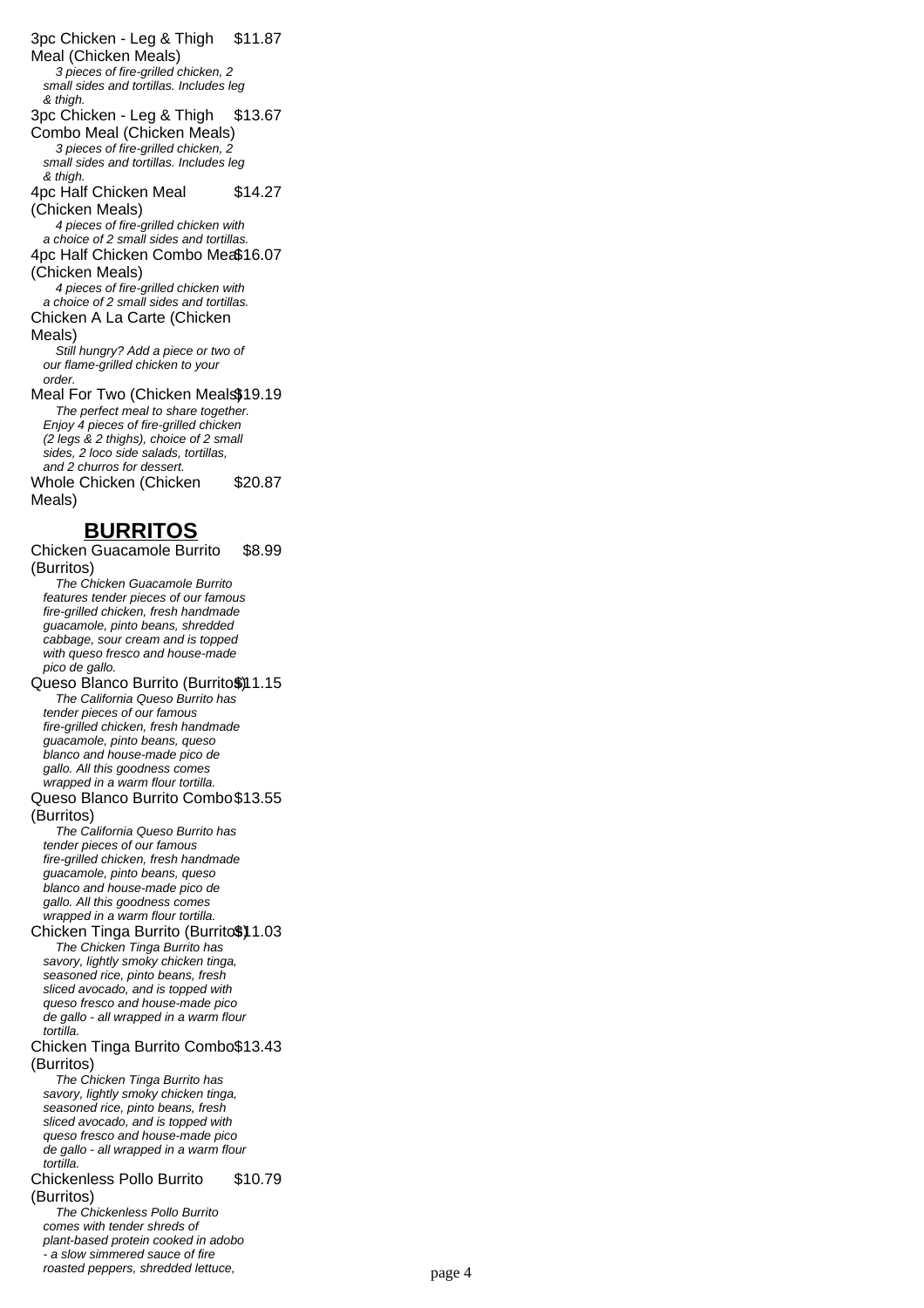fresh sliced avocado, and creamy cilantro - all wrapped in a warm flour tortilla. Chickenless Pollo Burrito Combo (Burritos) \$13.19 The Chickenless Pollo Burrito comes with tender shreds of plant-based protein cooked in adobo .<br>- a slow simmered sauce of fire roasted peppers, shredded lettuce, seasoned black beans, queso fresco, fresh sliced avocado, and creamy cilantro - all wrapped in a warm flour tortilla. Vegan Chickenless Pollo Burrito (Burritos) \$10.79 Our famous Chickenless Pollo Burrito, now made vegan. Tender shreds of plant-based protein cooked in adobo - a slow simmered sauce of fire roasted peppers, onions and tomatoes with fresh avocado and black beans. Certified by the American Vegetarian Association. Vegan Chickenless Pollo Burrito Combo (Burritos) \$12.95 Our famous Chickenless Pollo Burrito, now made vegan. Tender shreds of plant-based protein cooked in adobo - a slow simmered sauce of fire roasted peppers, onions and tomatoes with fresh avocado and black beans. Certified by the American Vegetarian Association. Keto Burrito (Burritos) \$10.79 Enjoy fresh fire-grilled chicken, sliced avocado, organic super greens, shredded red cabbage, creamy cilantro, house-made pico de gallo and crumbled cotija cheese all wrapped in a specialty high fiber, low-carb tortilla Keto Friendly. Keto Burrito Combo (Burritos)\$13.19 Enjoy fresh fire-grilled chicken, sliced avocado, organic super greens, shredded red cabbage, creamy cilantro, house-made pico de gallo and crumbled cotija cheese all wrapped in a specialty high fiber, low-carb tortilla Keto Friendly. Chipotle Chicken Avocado Burrito (Burritos) \$12.23 We start with our signature fire-grilled chicken and add hand-sliced avocado, cool sour cream, house-made chipotle salsa, shredded cheese, simmered beans, rice and crunchy cabbage, all wrapped in a flour tortilla. Chipotle Chicken Avocado Burrito Combo Meal (Burritos) \$14.63 We start with our signature fire-grilled chicken and add hand-sliced avocado, cool sour cream, house-made chipotle salsa, shredded cheese, simmered beans, rice and crunchy cabbage, all wrapped in a flour tortilla. Chicken Avocado Burrito (Burritos) \$11.75 Satisfy your craving for something delicious with fire-grilled chicken, fresh avocado, pinto beans, pico de gallo salsa, jack cheese, cabbage, fresh cilantro, and creamy cilantro dressing wrapped in a grilled tortilla. Chicken Avocado Burrito Combo Meal (Burritos) \$14.15 Satisfy your craving for something delicious with fire-grilled chicken, fresh avocado, pinto beans, pico de gallo salsa, jack cheese, cabbage, fresh cilantro, and creamy cilantro

seasoned black beans, queso fresco,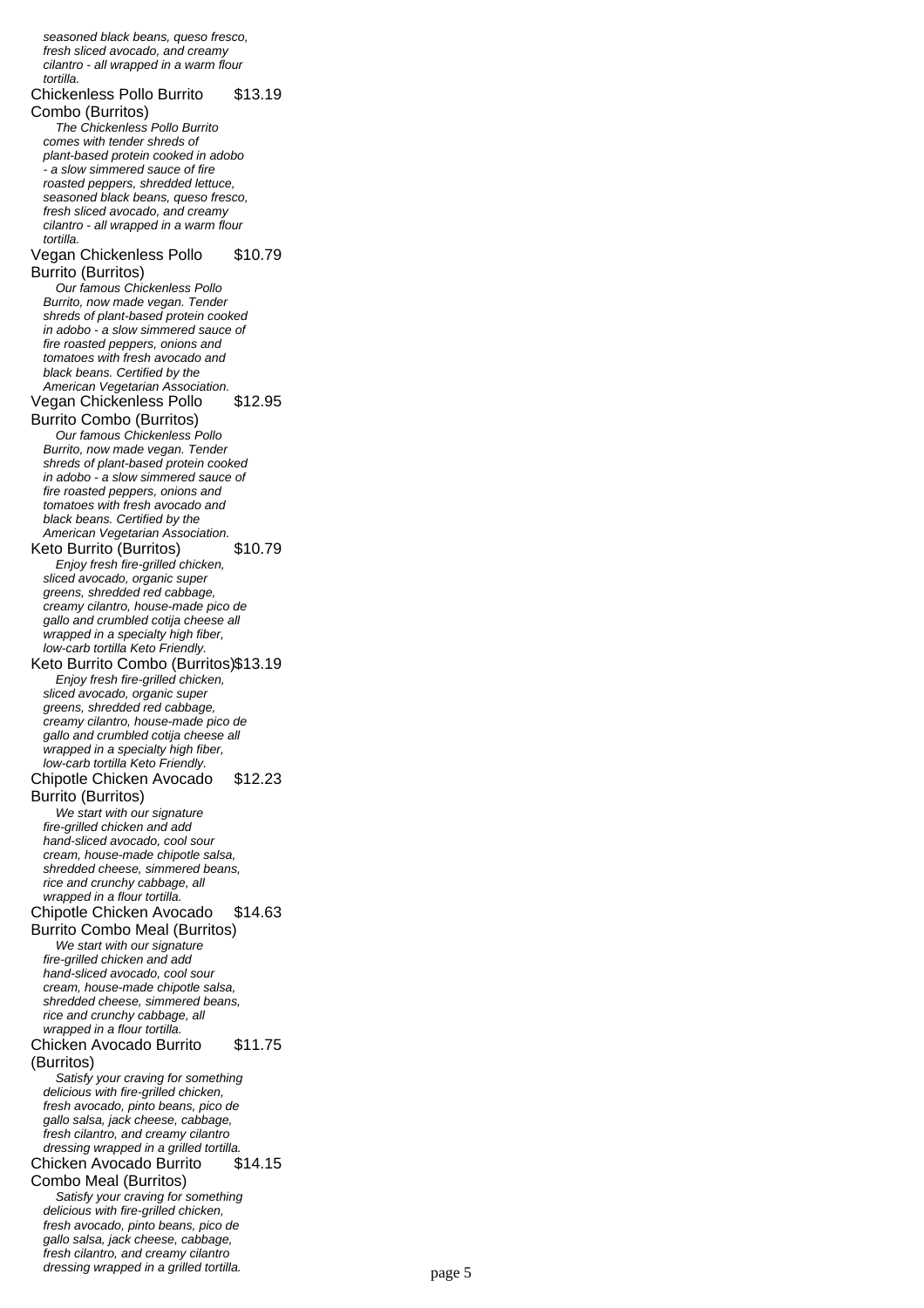#### BRC Burrito (Burritos) \$5.15

Enjoy great value rolled into a flour tortilla with rice, pinto beans and shredded jack cheese.

Classic Chicken Burrito \$8.03

(Burritos)

It doesn't get more classic than our Classic Chicken Burrito. Filled with pinto beans, savory, lightly smoky chicken tinga, rice, Monterrey jack cheese and wrapped in a soft flour tortilla.

#### Classic Chicken Burrito Combo \$8.40 Meal (Burritos)

It doesn't get more classic than our Classic Chicken Burrito. Filled with pinto beans, savory, lightly smoky chicken tinga, rice, Monterrey jack cheese and wrapped in a soft flour tortilla.

Burrito 4-Pack (Burritos) \$26.40 Customize your Burrito 4-pack by mix and matching any 4 burritos.

## **BOWLS**

Original Pollo Bowl (Bowls) \$8.39 Our chicken breast is fire-grilled to perfection then chopped and added to slow-simmered pinto beans, rice, diced onions, fresh cilantro and pico de gallo salsa.

#### Original Pollo Bowl Combo Meal (Bowls) \$8.40

Our chicken breast is fire-grilled to perfection then chopped and added to slow-simmered pinto beans, rice, diced onions, fresh cilantro and pico de gallo salsa.

#### Grande Avocado Chicken Bowth 1.03 (Bowls)

We combine perfectly ripe avocados with citrus-marinated, fire-grilled chicken breast, cool sour cream, sweet corn, shredded cheese, cabbage, house-made pico de gallo salsa, rice and pinto beans to create an avocado lover's dream.

### Grande Avocado Chicken Bowt 3.43

Combo Meal (Bowls) We combine perfectly ripe avocados with citrus-marinated, fire-grilled chicken breast, cool sour cream, sweet corn, shredded cheese, cabbage, house-made pico de gallo salsa, rice and pinto beans to create an avocado lover's dream.

### Double Chicken Bowl (Bowls)\$11.87

Double up on a double portion of delicious citrus-marinated chopped chicken breast on top of authentic pinto beans, rice, cabbage and garnished with sour cream, shredded jack cheese, avocado slices and pico de gallo salsa.

#### Double Chicken Bowl Combo \$14.27 Meal (Bowls)

Double up on a double portion of delicious citrus-marinated chopped chicken breast on top of authentic pinto beans, rice, cabbage and garnished with sour cream, shredded jack cheese, avocado slices and pico de gallo salsa.

#### Double Protein Avocado Pollo\$11.39 Fit Bowl (Bowls)

Savor organic super greens and lettuce topped with cilantro lime cauliflower rice and a double portion of our chopped fire-grilled chicken breast. Also topped with hand-sliced avocado, queso fresco, and pico. Includes choice of dressing. Keto-Friendly. Double Protein Avocado Poll \$13.19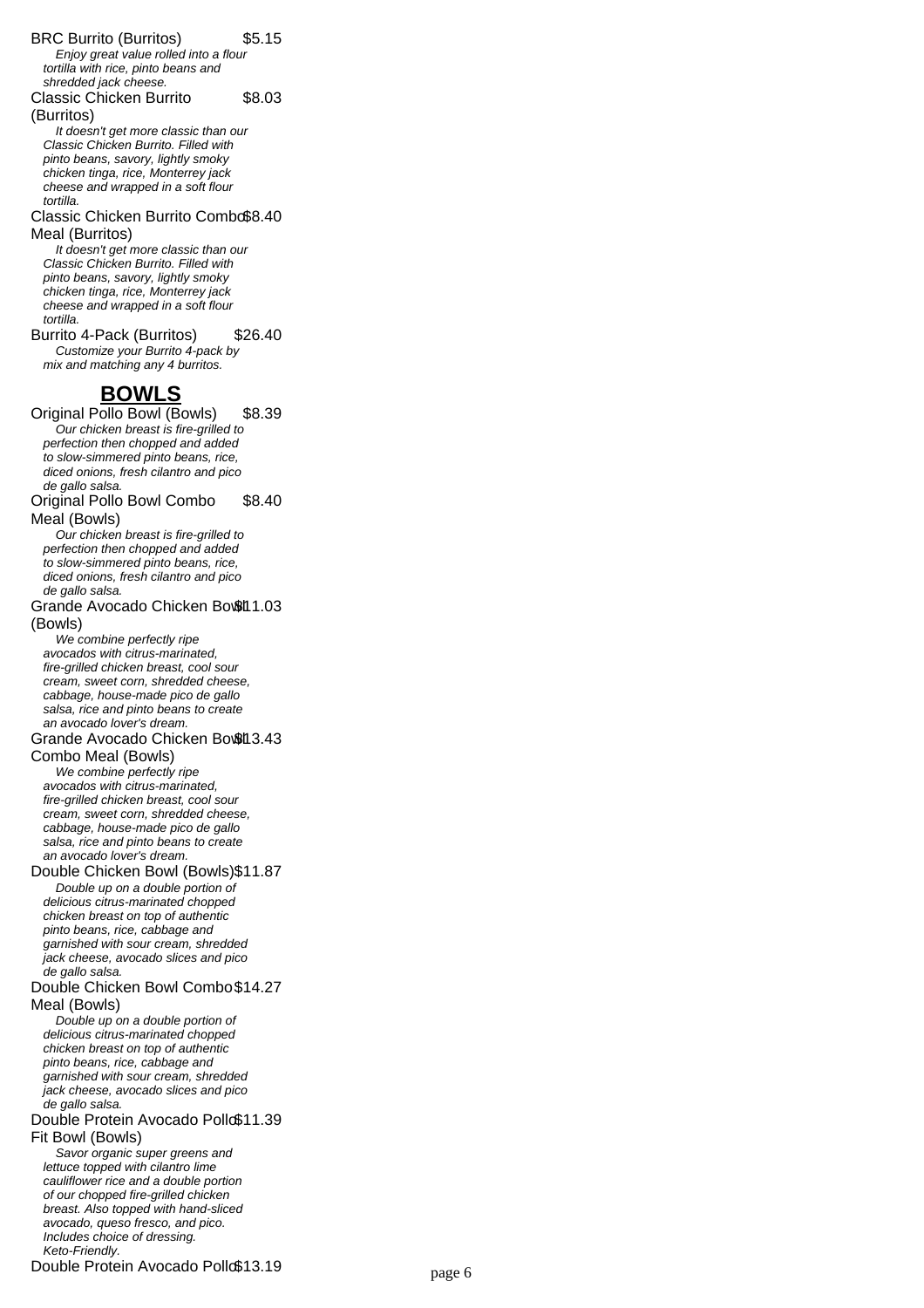Fit Bowl Combo (Bowls)

Savor organic super greens and lettuce topped with cilantro lime cauliflower rice and a double portion of our chopped fire-grilled chicken breast. Also topped with hand-sliced avocado, queso fresco, and pico. Includes choice of dressing. Keto-Friendly.

# **FIRE-GRILLED COMBOS**

3 Tacos Al Carbon Combo (Fire-Grilled Combos) \$8.40 3 chicken taco al carbon with two corn tortillas, chopped citrus-marinated fire-grilled thigh meat, diced onion, and cilantro. Comes with regular drink and chips. Chicken Nachos Combo (Fire-Grilled Combos) \$8.40 We start with our crisp tortilla chips

and top with smashed pinto beans, fire-grilled chicken, queso sauce, pico de gallo salsa, guacamole and sour cream. Combo includes regular drink.

# **STARTERS**

Small Chicken Tortilla Soup (Starters) \$7.91 Hand-prepared daily, with shredded fire-grilled chicken, roasted corn, celery, carrots, roasted poblano peppers, red bell peppers, green bell peppers, Cotija cheese, cilantro and corn tortilla chips. Large Chicken Tortilla Soup \$10.79 (Starters) A large serving of shredded fire-grilled chicken, roasted corn, celery, carrots, roasted poblano peppers, red bell peppers, green bell peppers, Cotija cheese, cilantro and corn tortilla strips. Small Chips & Guacamole (Starters) \$5.39 Made fresh daily, our new guacamole is loaded with chunks of avocado and paired with our authentic tortilla chips. Regular Chips & Guacamole \$7.19 (Starters) What's better than our white corn tortilla chips, hand salted and made fresh daily? Our tortilla chips with freshly, hand-made guacamole, of course. Small Queso & Chips (Starters\$4.79) Our creamy, indulgent, classic white cheese sauce with crisp, freshly prepared tortilla chips. Large Queso & Chips (Starters\$7.19 A larger portion of our creamy, indulgent, classic white cheese sauce served with crisp, freshly prepared tortilla chips. **EXTRAS**

1 Pack of Tortillas (2) (Extras) \$1.62 5 Packs of Tortillas (10) (Extras) \$2.40 Chips (Extras)

## **SIDES**

Rice/Beans (Sides) \$5.87 Cauliflower Rice (Sides) Rice (Sides) Charro Beans (Sides) Black Beans (Sides) Macaroni & Cheese (Sides) Mashed Potatoes with Gravy (Sides) page 7